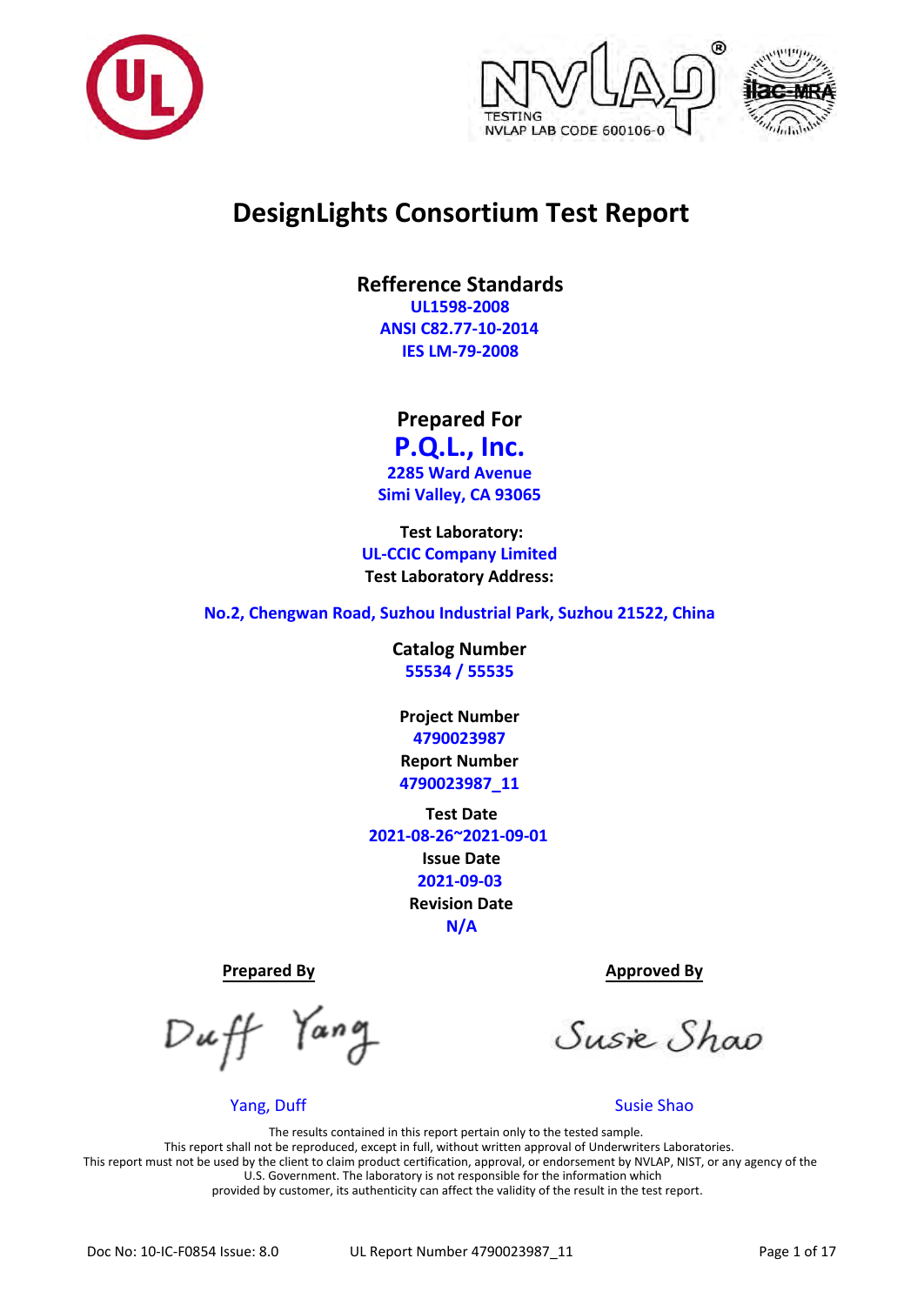



# **Test Summary**

### **DLC Technical Requirements V5.1- issued 2020-02-14**

| <b>Requirement Category</b>                            | <b>Test Method</b>               |              | <b>Tolerance</b> | <b>Test Result</b> |
|--------------------------------------------------------|----------------------------------|--------------|------------------|--------------------|
| Minimum Light Output (Im)-Luminaires                   | <b>IES LM-79-2008</b>            | ≥10000       | $-10%$           | 20327.2            |
| Zonal Lumen Requirement 1(20°-50°)                     | <b>IES LM-79-2008</b>            | ≥30%         | $-10%$           | 53.30%             |
| Minimum Luminaire Efficacy (lm/W)-Luminaires           | <b>IES LM-79-2008</b>            | >135         | $-3%$            | 158.81             |
| Allowable CCT (4000K)                                  | IES LM-79-2008/ANSI C78.377-2015 | 3985±275     | N/A              | 4063               |
| Allowable CCT (5000K)                                  | IES LM-79-2008/ANSI C78.377-2015 | 5029±283     | N/A              | 5146               |
| Minimum CRI                                            | IES LM-79-2008/CIE 13.3-1995     | $\geq 70$    | $-1$             | 80                 |
| Minimum R9                                             | <b>IES LM-79-2008</b>            | $\geq -40$   | $-1$             | $-14.0$            |
| Minimum Rg                                             | <b>IES LM-79-2008</b>            | $\geq 89$    | $-1$             | 92                 |
| Minimum Rf                                             | <b>IES LM-79-2008</b>            | $\geq 70$    | $-1$             | 81                 |
| Rcs,h1                                                 | <b>IES LM-79-2008</b>            | $-18% - 23%$ | $-1%$            | $-16%$             |
| Unified Glare Rating (UGR)                             | <b>IES LM-79-2008</b>            | ≤28          | N/A              | 27.0               |
| L70 Lumen maintenance (Hours)                          | N/A                              | ≥50000       | N/A              | ≥50000             |
| L90 Lumen maintenance (Hours)                          | N/A                              | ≥36000       | N/A              | ≥36000             |
| l Power Factor                                         | ANSI C82.77-10-2014              | $\geq 0.9$   | $-0.03$          | 0.9607             |
| Total Harmonic Distortion (A%)                         | ANSI C82.77-10-2014              | ≤20%         | 5%               | 5.39%              |
| In-Situ Temperature Measurement Test for LED 1 (°C)    | UL1598-2008                      | $≤105$       | N/A              | 51.5               |
| In-Situ Temperature Measurement Test for Driver 1 (°C) | UL1598-2008                      | $\leq 90$    | N/A              | 52.5               |
| Max Chromaticity Shift (1000-6000h)                    | N/A                              | ≤0.007       | 0.0004           | 0.0023             |
| Minimum Luminaire Warranty (Years)                     | N/A                              | $\geq 5$     | N/A              | $\geq$ 5           |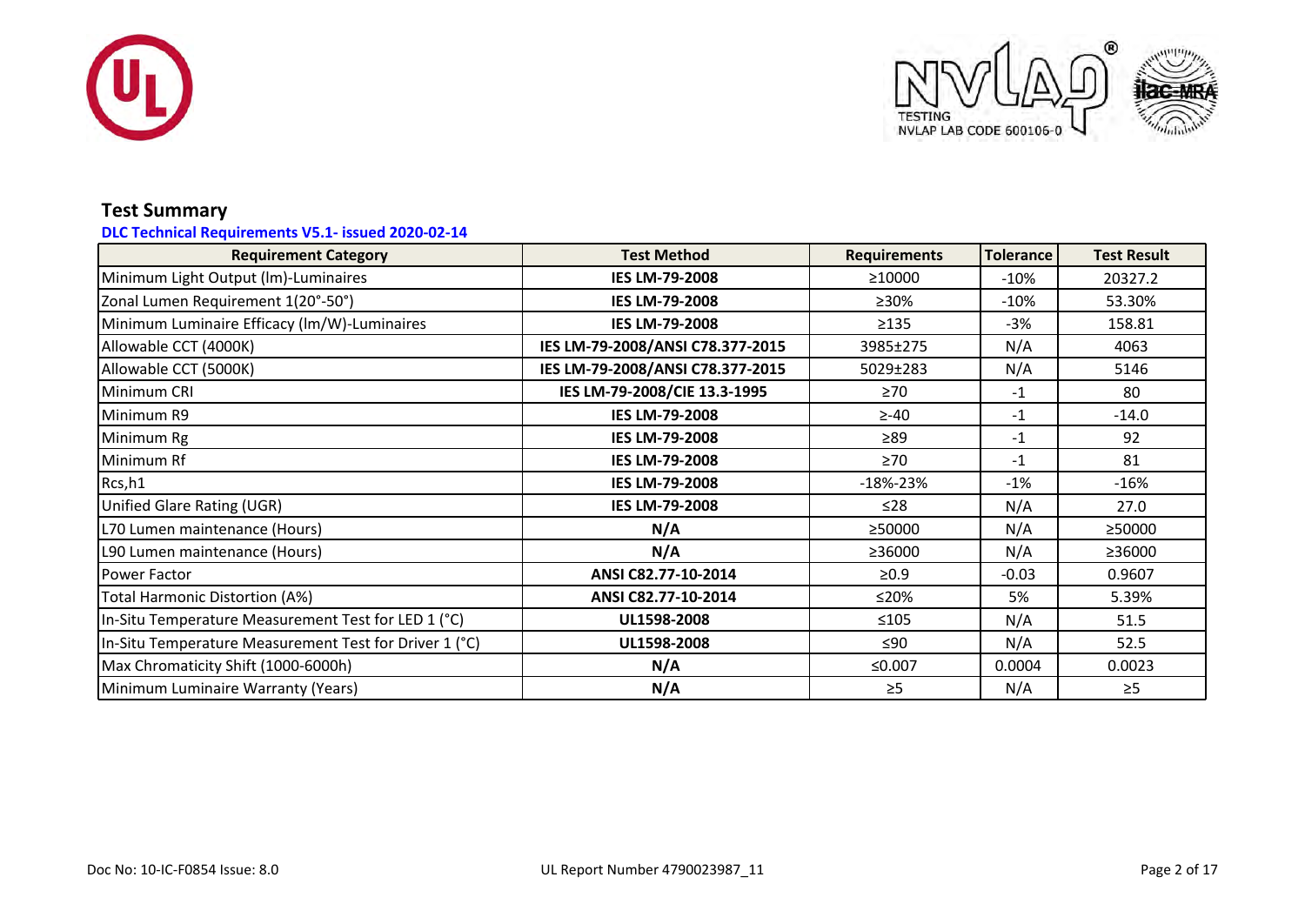





# **Test List**

### **Sample Received Date: 2021-08-04**

| <b>Test Item</b>                               | <b>Test Date</b> | <b>Model Number</b> | <b>Tests Conducted By</b> |
|------------------------------------------------|------------------|---------------------|---------------------------|
| <b>Integrating Sphere Test</b>                 | 2021-08-27       | 55534               | Yang, Gavin X             |
| <b>Integrating Sphere Test</b>                 | 2021-08-27       | 55535               | Yang, Gavin X             |
| Goniophotometer Test                           | 2021-08-26       | 55534               | Yang, Gavin X             |
| THD and PF Test                                | 2021-08-26       | 55534               | Yang, Gavin X             |
| THD and PF Test                                | 2021-08-26       | 55535               | Yang, Gavin X             |
| In-Situ Temperature<br><b>Measurement Test</b> | 2021-09-01       | 55534               | Yang, Gavin X             |

# **Remark (if any)**

1. UL test equipment information is recorded on Meter Use in UL's Aurora database.  $|2$ . The accuracy method decision rule is applied when the compliance or verdict is made to the results of this report.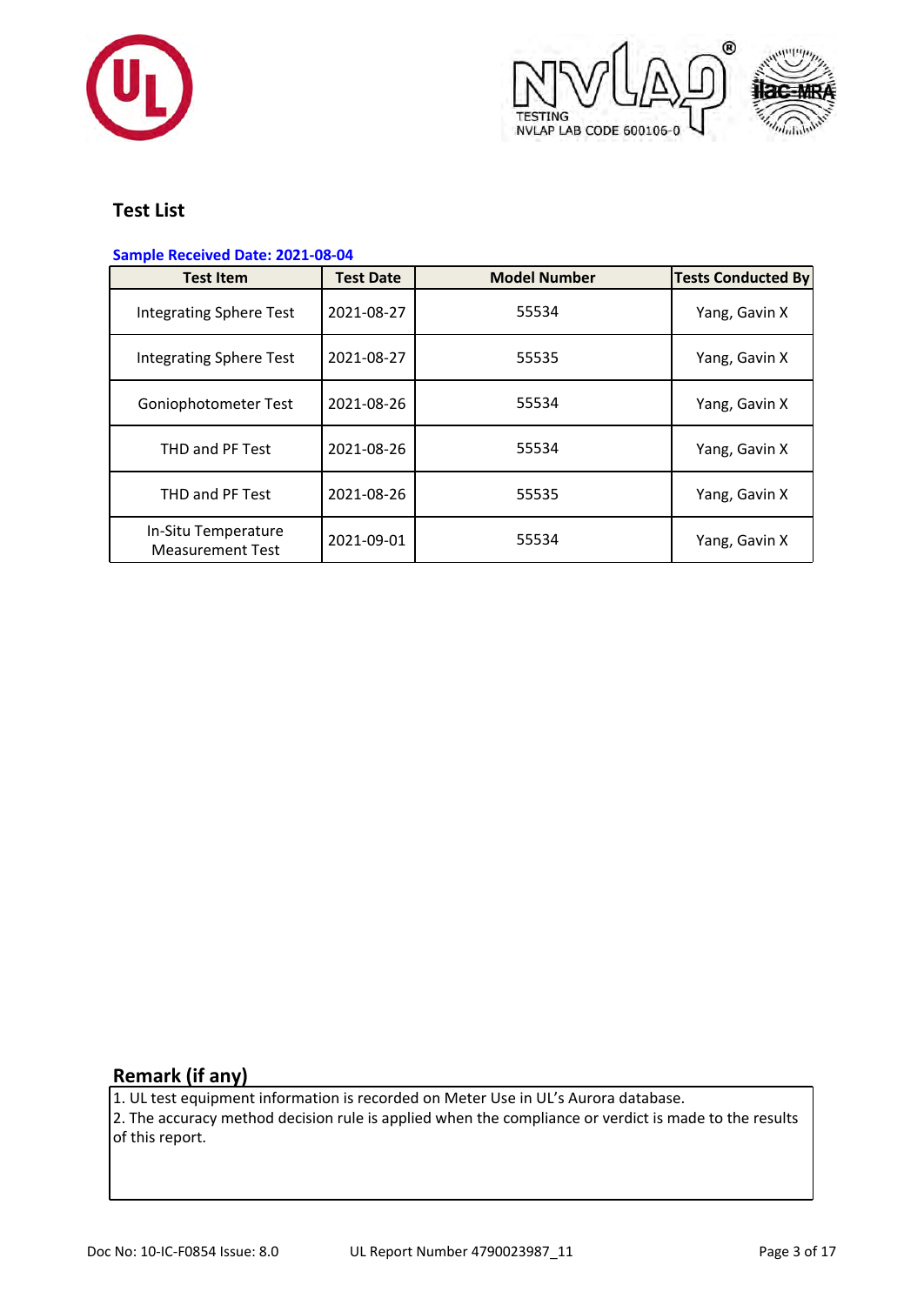





### **Product Description**

**Lamp/Luminaire Description:** High-bay Luminaires for Commercial and Industrial Buildings **Model Number:** 55534 **Electrical Parameter:** 120-277V, 50/60Hz **LED Package:** LEMWS28R\*\*\*SZ\*\*\* **Family Model and Variation:** 55535 **Dimming Information:** Continuous dimming capability

### **Products Scaled Value**

| <b>Model Number</b> | <b>CCT</b> | <b>Luminous Flux</b> | <b>Power</b> | <b>Luminous Efficacy</b> |
|---------------------|------------|----------------------|--------------|--------------------------|
| 55534               | 4000K      | 20480                | 128          | 160                      |
| 55535               | 5000K      | 20608                | 128          | 161                      |

### **Photos of Products Characteristics**

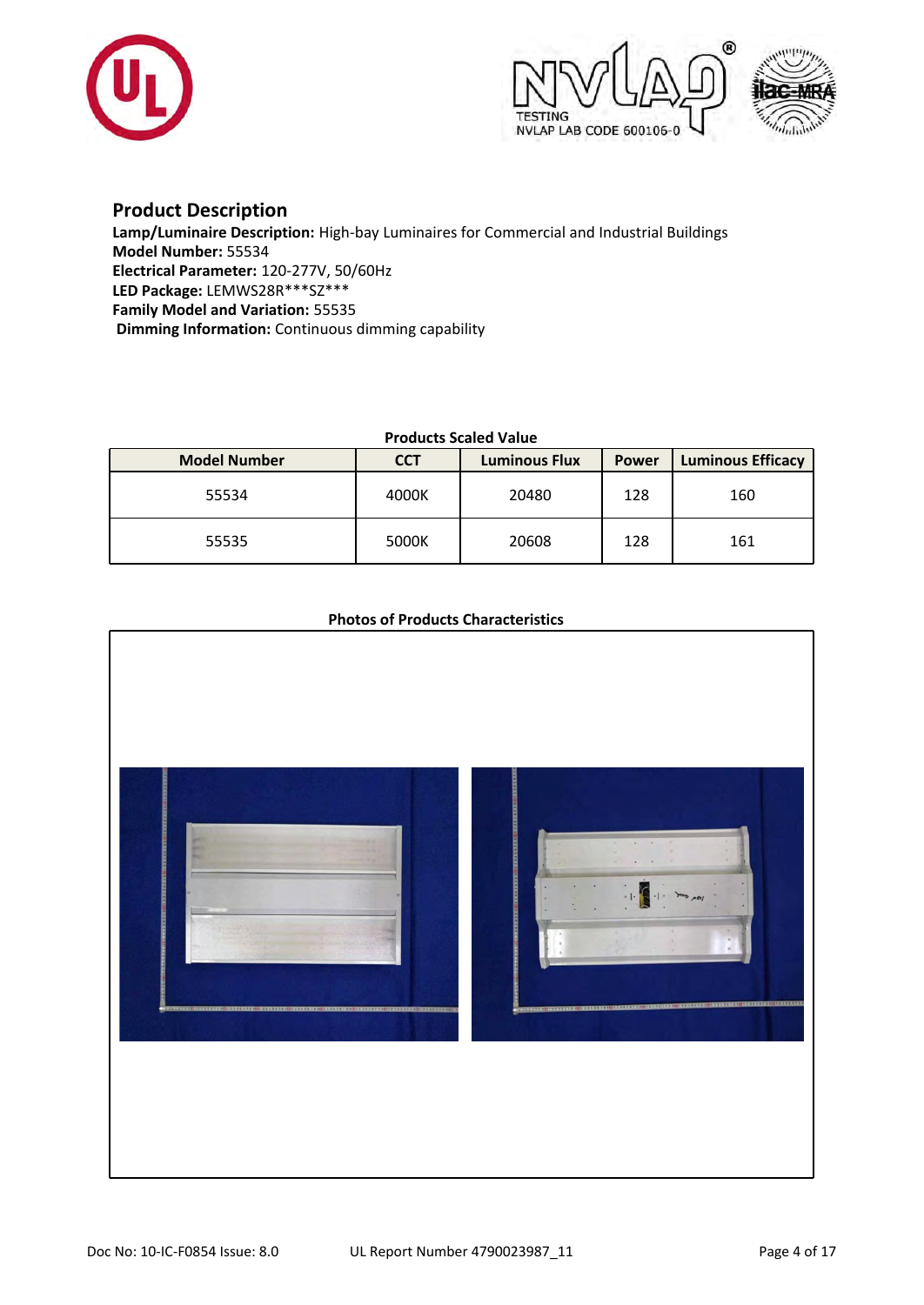





# **Integrating Sphere Test**

| <b>Model No.</b>           | 55534 |    | Sample ID. | 4167546                          |    |
|----------------------------|-------|----|------------|----------------------------------|----|
| <b>Operate time (Min.)</b> |       | 90 |            | <b>Stabilization time (Min.)</b> | 45 |

#### **Test Method**

1.The sample was tested according to the IES LM-79-2008, and the product is assume to be brand new without seasoning. 2.Photometric parameters were measured using an integrating sphere, a spectroradiometer and software. The ambient temperature condition inside the sphere was maintained at 25 °C ± 1 °C. The reference standard lamp is rated current 2.679A omni-directional Incandescent lamp and was calibrated by National Institute of Metrology P.R.China. 3.The sample measurements were made using a spectroradiometer connected by a fiber optic cable and detector through the detector port of the integrating sphere. Coating reflectance of the integrating sphere was 90% to 98%. Photometric measurement conditions was using 4π geometry. The self-absorption factor is applied in the final test result. The sample was operated at rated voltage and was stabilized before measurement. Chromaticity coordinates, correlated color temperature and color rendering index were calculated from the spectral radiant flux measurements taken at 1 nm intervals over the range of 380 to 780 nm.

### **Integrating Sphere Test Conditions**

| Temperature (°C)    |          | Voltage (Vac)   Frequency (Hz)   Current (A)   Power (W) |        |           | <b>Power Factor</b>      |                 |  |  |  |
|---------------------|----------|----------------------------------------------------------|--------|-----------|--------------------------|-----------------|--|--|--|
| 24.9                | 120.07   | 60                                                       | 1.0687 | 127.9     | 0.9968                   | Horizontal I    |  |  |  |
| <b>Test Results</b> |          |                                                          |        |           |                          |                 |  |  |  |
| CCT (K)             | CRI (Ra) | R <sub>9</sub>                                           | Duv    | Flux (Im) | Luminous Efficacy (Im/W) | Efficacy(Im/ft) |  |  |  |

|        | .              |                          |                  |         |                          |                 |  |  |
|--------|----------------|--------------------------|------------------|---------|--------------------------|-----------------|--|--|
| CCT(K) | CRI (Ra)<br>R9 |                          | Flux (Im)<br>Duv |         | Luminous Efficacy (Im/W) | Efficacy(Im/ft) |  |  |
| 4063   | ດາ<br>ບປ       | $\overline{\phantom{a}}$ | 0.0007           | 20636.6 | 161.35                   | N/A             |  |  |
|        |                |                          |                  |         |                          |                 |  |  |





| Luminous Flux (Im) | 20636.6 | Chrom x                  | 0.3782 |
|--------------------|---------|--------------------------|--------|
| Chrom y            | 0.3769  | Chrom u                  | 0.2236 |
| Chrom v            | 0.3342  | Duy                      | 0.0007 |
| Chrom u'           | 0.2236  | Chrom v'                 | 0.5013 |
| CCT(K)             | 4063    | Luminous Efficacy (lm/W) | 161.35 |
| Ra                 | 83      | R1                       | 80.9   |
| R <sub>2</sub>     | 89.4    | R <sub>3</sub>           | 95.0   |
| R <sub>4</sub>     | 80.9    | R <sub>5</sub>           | 80.7   |
| R <sub>6</sub>     | 84.7    | R7                       | 85.7   |
| R <sub>8</sub>     | 63.8    | R <sub>9</sub>           | 7.0    |
| R <sub>10</sub>    | 74.4    | R11                      | 79.6   |
| R <sub>12</sub>    | 58.9    | R <sub>13</sub>          | 83.1   |
| R <sub>14</sub>    | 97.5    | R <sub>15</sub>          | 74.8   |
| Rf                 | 83      | <b>Rg</b>                | 95     |
| Rcs, h1            | $-12%$  |                          |        |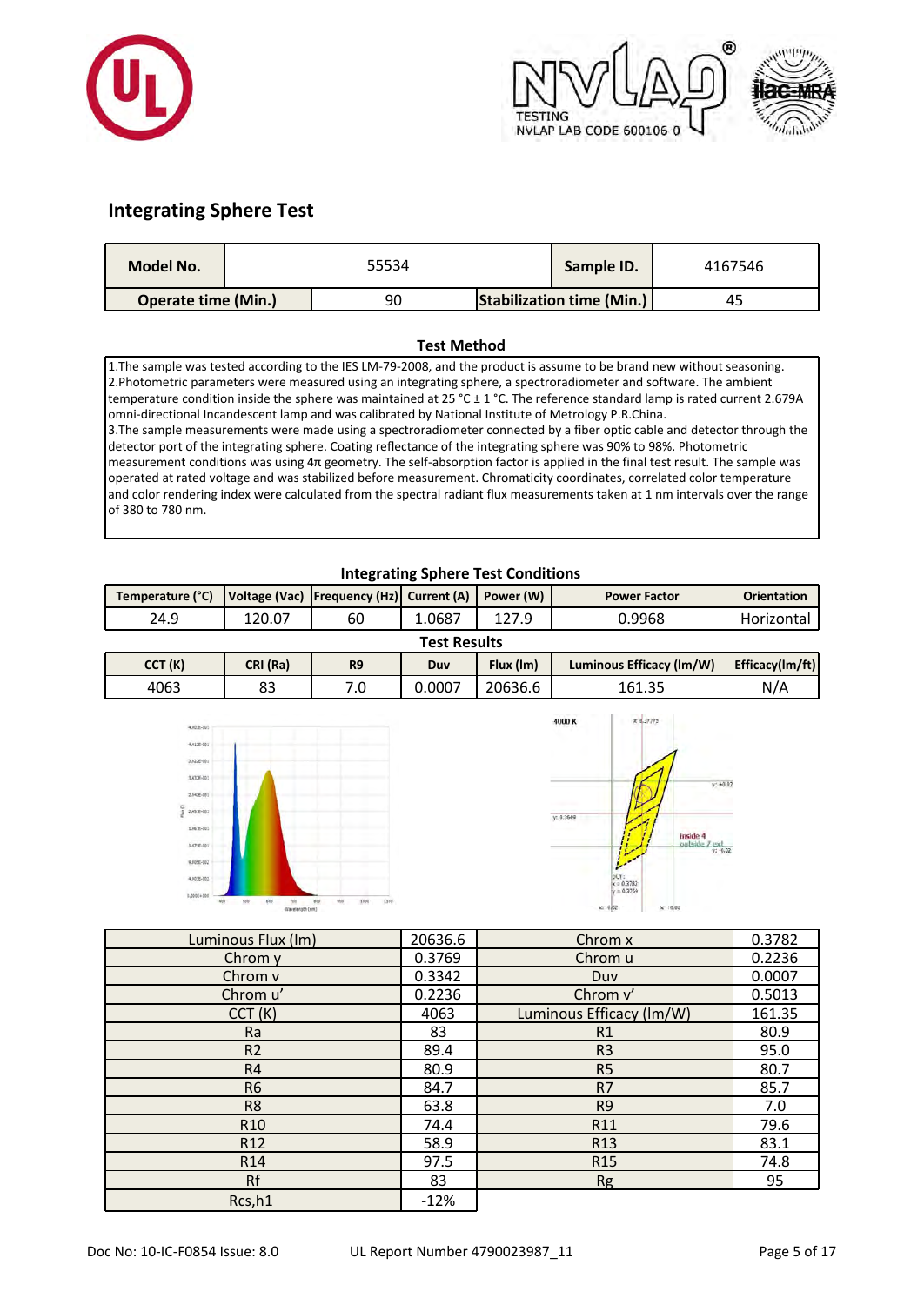



# **Integrating Sphere Test (Cont'd)**

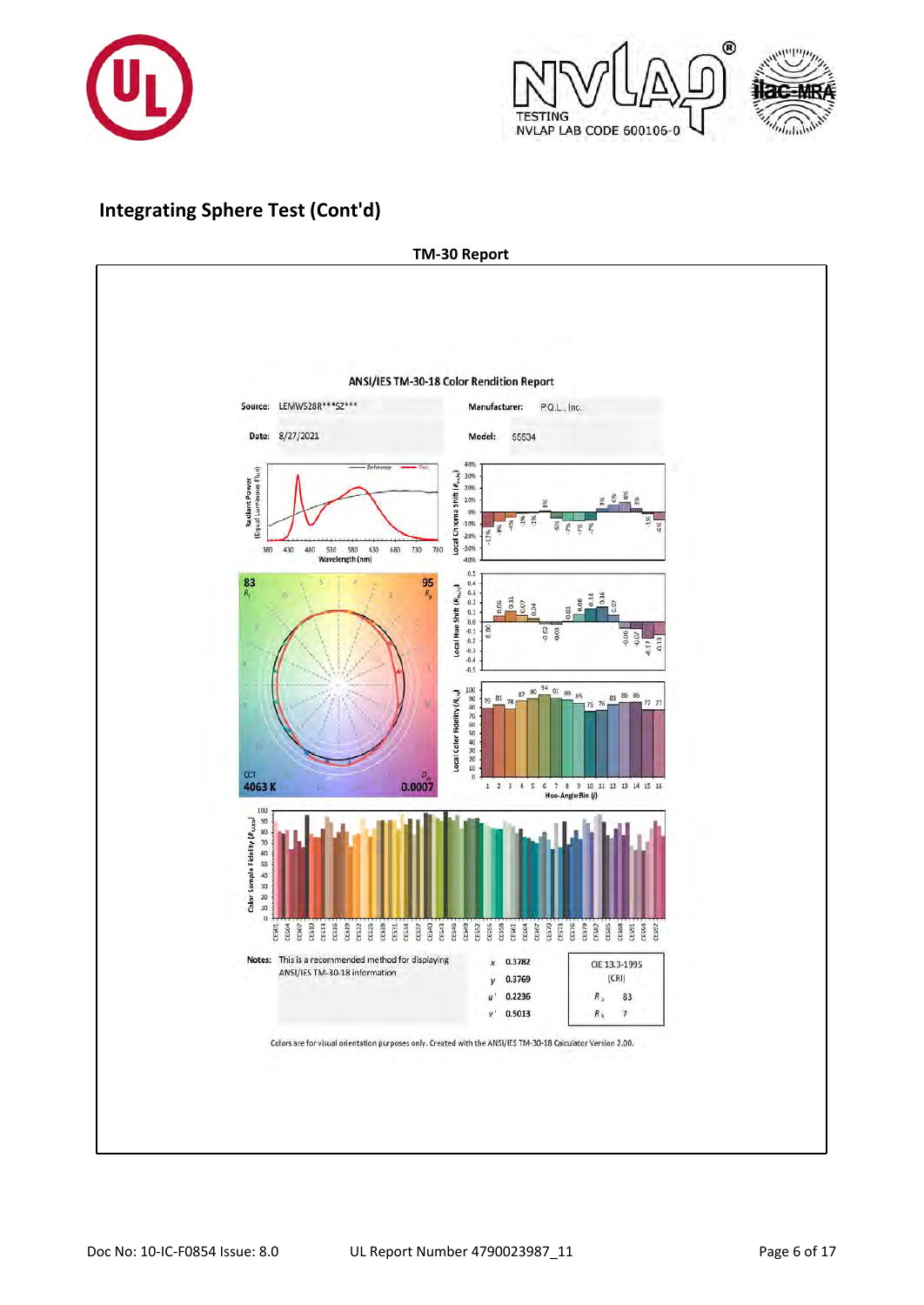





# **Integrating Sphere Test**

| <b>Model No.</b>           | 55535 |    |  | Sample ID.                       | 4109783 |
|----------------------------|-------|----|--|----------------------------------|---------|
| <b>Operate time (Min.)</b> |       | 90 |  | <b>Stabilization time (Min.)</b> | 45      |

#### **Test Method**

1.The sample was tested according to the IES LM-79-2008, and the product is assume to be brand new without seasoning. 2.Photometric parameters were measured using an integrating sphere, a spectroradiometer and software. The ambient temperature condition inside the sphere was maintained at 25 °C ± 1 °C. The reference standard lamp is rated current 2.679A omni-directional Incandescent lamp and was calibrated by National Institute of Metrology P.R.China. 3.The sample measurements were made using a spectroradiometer connected by a fiber optic cable and detector through the detector port of the integrating sphere. Coating reflectance of the integrating sphere was 90% to 98%. Photometric measurement conditions was using 4π geometry. The self-absorption factor is applied in the final test result. The sample was operated at rated voltage and was stabilized before measurement. Chromaticity coordinates, correlated color temperature and color rendering index were calculated from the spectral radiant flux measurements taken at 1 nm intervals over the range of 380 to 780 nm.

### **Integrating Sphere Test Conditions**

| Temperature (°C)    |        | Voltage (Vac)   Frequency (Hz)   Current (A)   Power (W) |        |        | <b>Power Factor</b> | <b>Orientation</b> |  |  |  |
|---------------------|--------|----------------------------------------------------------|--------|--------|---------------------|--------------------|--|--|--|
| 24.9                | 120.07 | 60                                                       | 1.0595 | 126.79 | 0.9967              | Horizontal         |  |  |  |
| <b>Test Results</b> |        |                                                          |        |        |                     |                    |  |  |  |

|        | .        |       |        |                                       |        |                 |  |  |  |
|--------|----------|-------|--------|---------------------------------------|--------|-----------------|--|--|--|
| CCT(K) | CRI (Ra) | R9    | Duv    | Flux (Im)<br>Luminous Efficacy (Im/W) |        | Efficacy(Im/ft) |  |  |  |
| 5146   | 80       | -14.0 | 0.0041 | 20676.4                               | 163.08 | N/A             |  |  |  |





| Luminous Flux (Im) | 20676.4 | Chrom x                  | 0.3417  |
|--------------------|---------|--------------------------|---------|
| Chrom y            | 0.3571  | Chrom u                  | 0.2070  |
| Chrom v            | 0.3245  | Duy                      | 0.0041  |
| Chrom u'           | 0.2070  | Chrom v'                 | 0.4868  |
| CCT(K)             | 5146    | Luminous Efficacy (lm/W) | 163.08  |
| Ra                 | 80      | R1                       | 76.9    |
| R <sub>2</sub>     | 87.4    | R <sub>3</sub>           | 93.4    |
| R4                 | 77.2    | R <sub>5</sub>           | 77.7    |
| R <sub>6</sub>     | 81.8    | R7                       | 84.1    |
| R <sub>8</sub>     | 59.4    | R <sub>9</sub>           | $-14.0$ |
| R <sub>10</sub>    | 69.8    | R <sub>11</sub>          | 75.6    |
| R <sub>12</sub>    | 55.7    | R <sub>13</sub>          | 79.9    |
| R <sub>14</sub>    | 96.7    | R <sub>15</sub>          | 70.3    |
| Rf                 | 81      | <b>Rg</b>                | 92      |
| Rcs,h1             | $-16%$  |                          |         |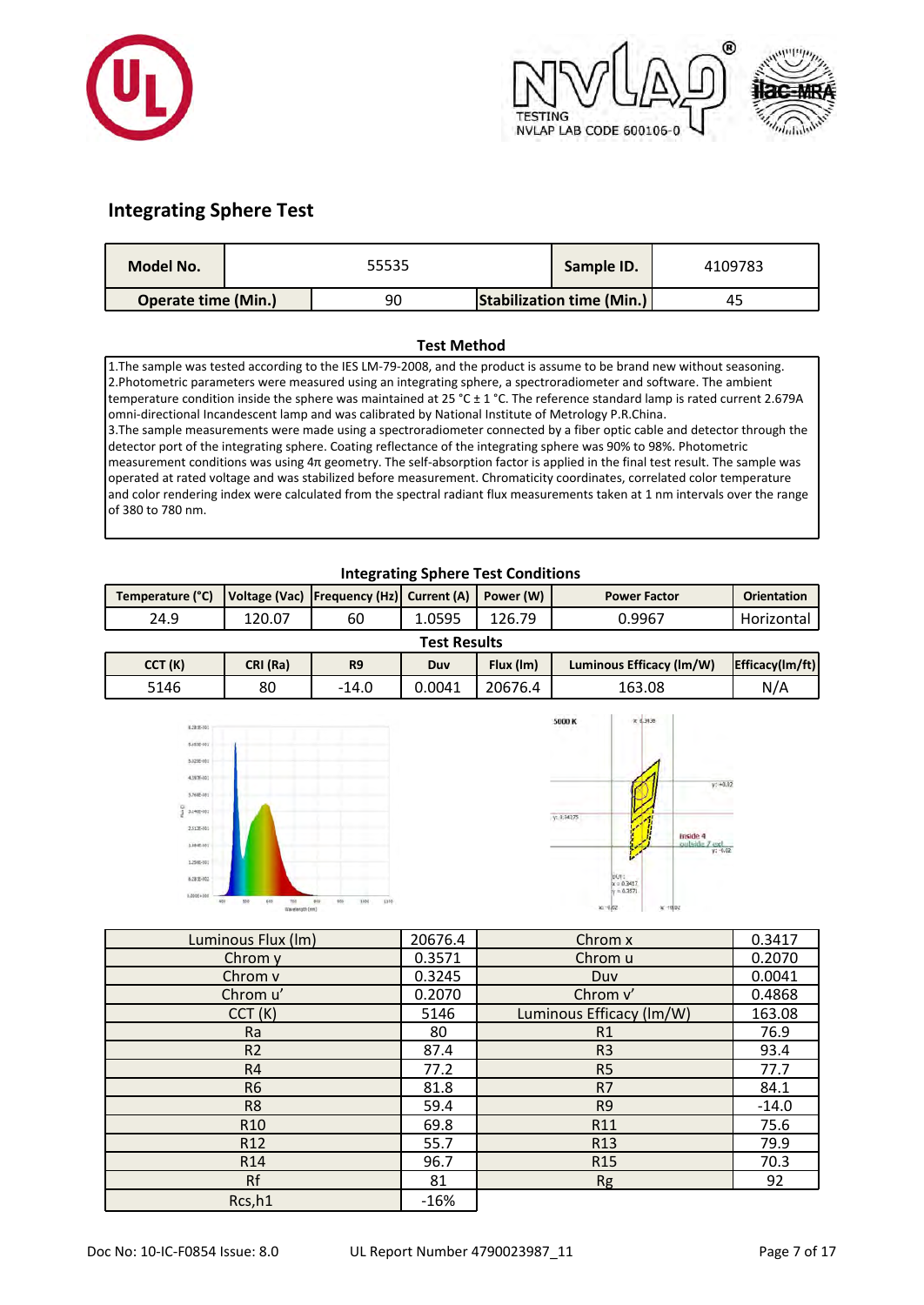



# **Integrating Sphere Test (Cont'd)**

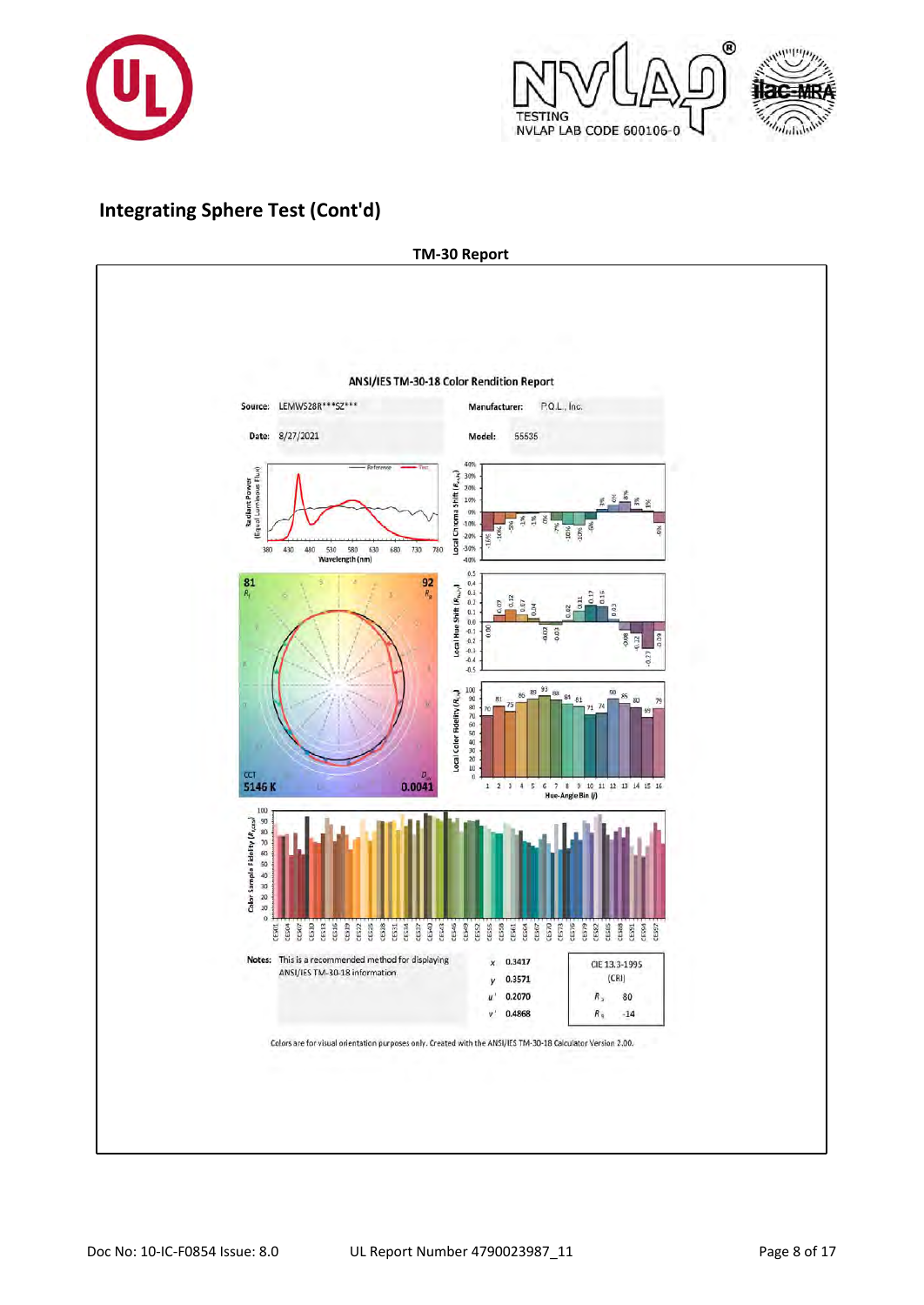



# **Goniophotometer Test**

| Model No.                  | 55534 |  | Sample ID.                       | 4167546 |
|----------------------------|-------|--|----------------------------------|---------|
| <b>Operate time (Min.)</b> | 90    |  | <b>Stabilization time (Min.)</b> | 45      |

#### **Test Method**

1.The sample was tested according to the IES LM-79-2008, and the product is assume to be brand new without seasoning. 2.Photometric parameters were measured using a type C goniophotometer and software.

3. The ambient temperature shall be maintained at 25° C ± 1° C, measured at a point not more than 1 m from the sample and at the same height as the sample. The reference standard lamp is rated current 3.8581A, 3.8558A, 3.8466A omni-directional Incandescent lamp and was calibrated by National Institute of Metrology P.R.China.

4.The samples were operated at rated voltage and was stabilized before measurement. Luminous flux, luminaire efficacy, zonallumen were calculated from the software taken at 1° vertical intervals and 22.5° horizontal intervals. Photometric distance was more than five times of the largest dimension of the test SSL product.

### **Goniophotometer Test Conditions**

| Temperature (°C)   Voltage (Vac)   Frequency (Hz)   Current (A) |                     |    |        | Power (W) | <b>Power Factor</b> | <b>Current THD</b> | <b>Orientation</b> |  |  |  |
|-----------------------------------------------------------------|---------------------|----|--------|-----------|---------------------|--------------------|--------------------|--|--|--|
| 24.8                                                            | 120.01              | 60 | 1.0712 | 128.00    | 0.9961              | 4.23%              | Horizontal         |  |  |  |
|                                                                 | <b>Test Results</b> |    |        |           |                     |                    |                    |  |  |  |

| 1 CSL INCSUILS     |                             |                    |                   |                  |                                    |  |  |  |  |  |
|--------------------|-----------------------------|--------------------|-------------------|------------------|------------------------------------|--|--|--|--|--|
|                    | <b>Zonal Lumen</b>          | <b>Zonal Lumen</b> |                   | Beam Angle (50%) | <b>Luminous</b><br>Efficacy (Im/W) |  |  |  |  |  |
| Luminous Flux (Im) | Requirement 1 Requirement 2 |                    | <b>Horizontal</b> | <b>Vertical</b>  |                                    |  |  |  |  |  |
|                    | $20^\circ - 50^\circ$       | N/A                | <b>Spread</b>     | <b>Spread</b>    |                                    |  |  |  |  |  |
| 20327.2            | 53.30%                      | N/A                | 102.3             | 105.7            | 158.81                             |  |  |  |  |  |

|                  |         | Glare |                  | <b>UGR</b>     |                 | <b>Spacing Criteria Spacing Criteria</b><br>$(90^{\circ} - 270^{\circ})$ |  |
|------------------|---------|-------|------------------|----------------|-----------------|--------------------------------------------------------------------------|--|
| <b>Backlight</b> | Uplight |       | <b>Crosswise</b> | <b>Endwise</b> | $(0-180^\circ)$ |                                                                          |  |
| N/A              | N/A     | N/A   | 27.0             | 26.4           | N/A             | N/A                                                                      |  |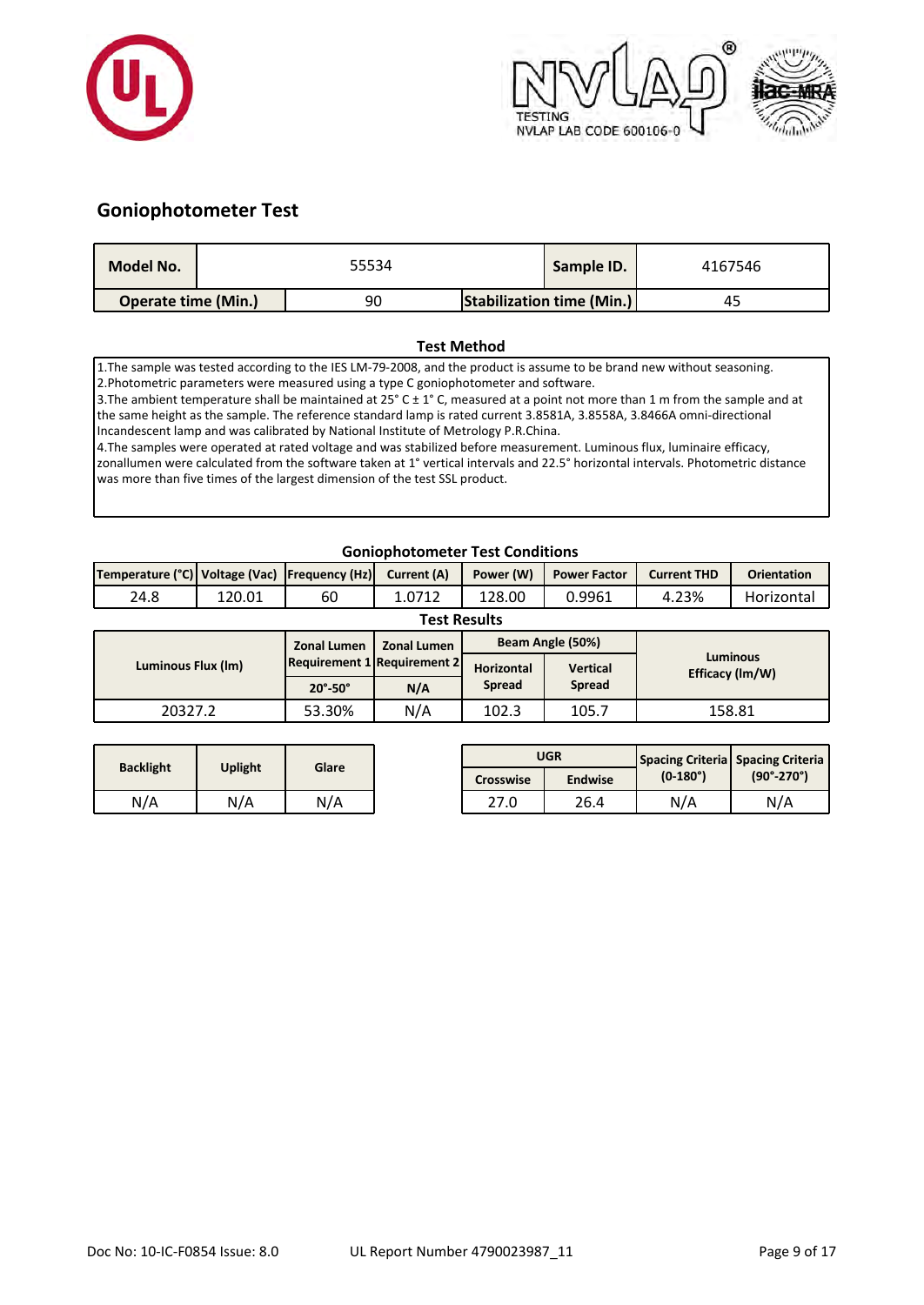



**Goniophotometer Test (Cont'd) Polar Candela Distribution**



**IsoCandela Plot**

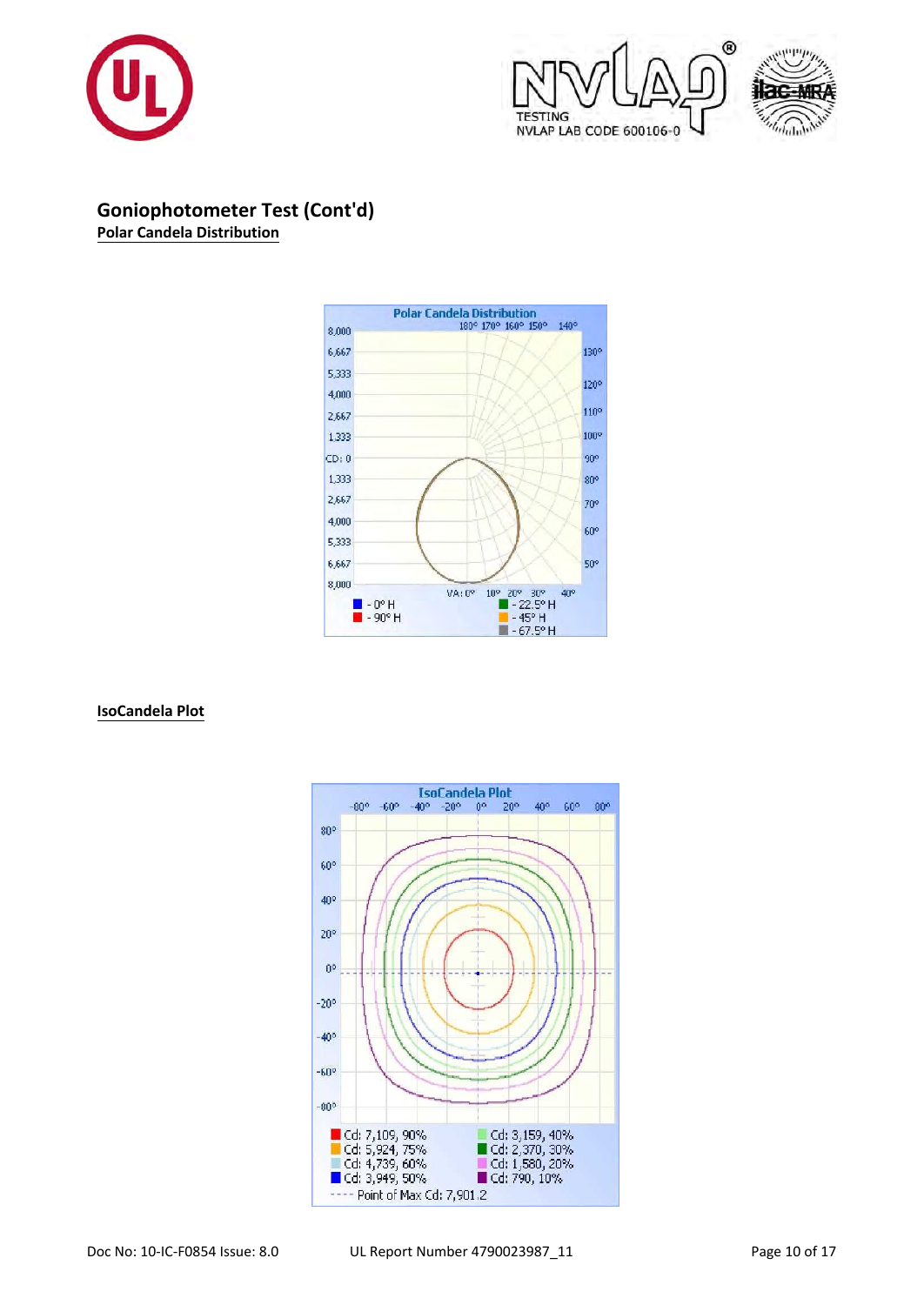





# **Goniophotometer Test (Cont'd) Zonal Lumen Summary**

| <b>Zonal Lumen Summary</b> |         |             |  |  |  |  |  |
|----------------------------|---------|-------------|--|--|--|--|--|
| Zone                       | Lumens  | % Luminaire |  |  |  |  |  |
| $0 - 30$                   | 6104.4  | 30.00%      |  |  |  |  |  |
| $0 - 40$                   | 9937.8  | 48.90%      |  |  |  |  |  |
| 0-60                       | 16881.9 | 83.10%      |  |  |  |  |  |
| 60-90                      | 3390.4  | 16.70%      |  |  |  |  |  |
| 70-100                     | 1298.4  | 6.40%       |  |  |  |  |  |
| 90-120                     | 15.1    | 0.10%       |  |  |  |  |  |
| $0 - 90$                   | 20272.3 | 99.70%      |  |  |  |  |  |
| 90-180                     | 54.9    | 0.30%       |  |  |  |  |  |
| 0-180                      | 20327.2 | 100.00%     |  |  |  |  |  |

### **Lumens Per Zone**

|           | <b>Lumens Per Zone</b> |        |         |        |          |  |  |  |  |  |
|-----------|------------------------|--------|---------|--------|----------|--|--|--|--|--|
| Zone      | Lumens                 | %Total | Zone    | Lumens | %Total   |  |  |  |  |  |
| $0 - 5$   | 188.4                  | 0.90%  | 90-95   | 3.3    | $0.00\%$ |  |  |  |  |  |
| $5-10$    | 560.1                  | 2.80%  | 95-100  | 2.6    | $0.00\%$ |  |  |  |  |  |
| $10 - 15$ | 911.6                  | 4.50%  | 100-105 | 2.3    | $0.00\%$ |  |  |  |  |  |
| $15 - 20$ | 1229.5                 | 6.00%  | 105-110 | 2.2    | $0.00\%$ |  |  |  |  |  |
| $20 - 25$ | 1498.5                 | 7.40%  | 110-115 | 2.2    | $0.00\%$ |  |  |  |  |  |
| 25-30     | 1716.2                 | 8.40%  | 115-120 | 2.4    | $0.00\%$ |  |  |  |  |  |
| 30-35     | 1876.4                 | 9.20%  | 120-125 | 2.7    | $0.00\%$ |  |  |  |  |  |
| $35 - 40$ | 1957.1                 | 9.60%  | 125-130 | 3.2    | $0.00\%$ |  |  |  |  |  |
| $40 - 45$ | 1945.1                 | 9.60%  | 130-135 | 3.7    | $0.00\%$ |  |  |  |  |  |
| 45-50     | 1850.6                 | 9.10%  | 135-140 | 3.9    | $0.00\%$ |  |  |  |  |  |
| 50-55     | 1688.1                 | 8.30%  | 140-145 | 4.3    | 0.00%    |  |  |  |  |  |
| 55-60     | 1460.2                 | 7.20%  | 145-150 | 4.2    | $0.00\%$ |  |  |  |  |  |
| 60-65     | 1187.5                 | 5.80%  | 150-155 | 4.2    | $0.00\%$ |  |  |  |  |  |
| 65-70     | 910.5                  | 4.50%  | 155-160 | 4.0    | $0.00\%$ |  |  |  |  |  |
| 70-75     | 647.7                  | 3.20%  | 160-165 | 3.7    | $0.00\%$ |  |  |  |  |  |
| 75-80     | 401.7                  | 2.00%  | 165-170 | 3.2    | $0.00\%$ |  |  |  |  |  |
| 80-85     | 193.3                  | 1.00%  | 170-175 | 2.1    | $0.00\%$ |  |  |  |  |  |
| 85-90     | 49.7                   | 0.20%  | 175-180 | 0.7    | $0.00\%$ |  |  |  |  |  |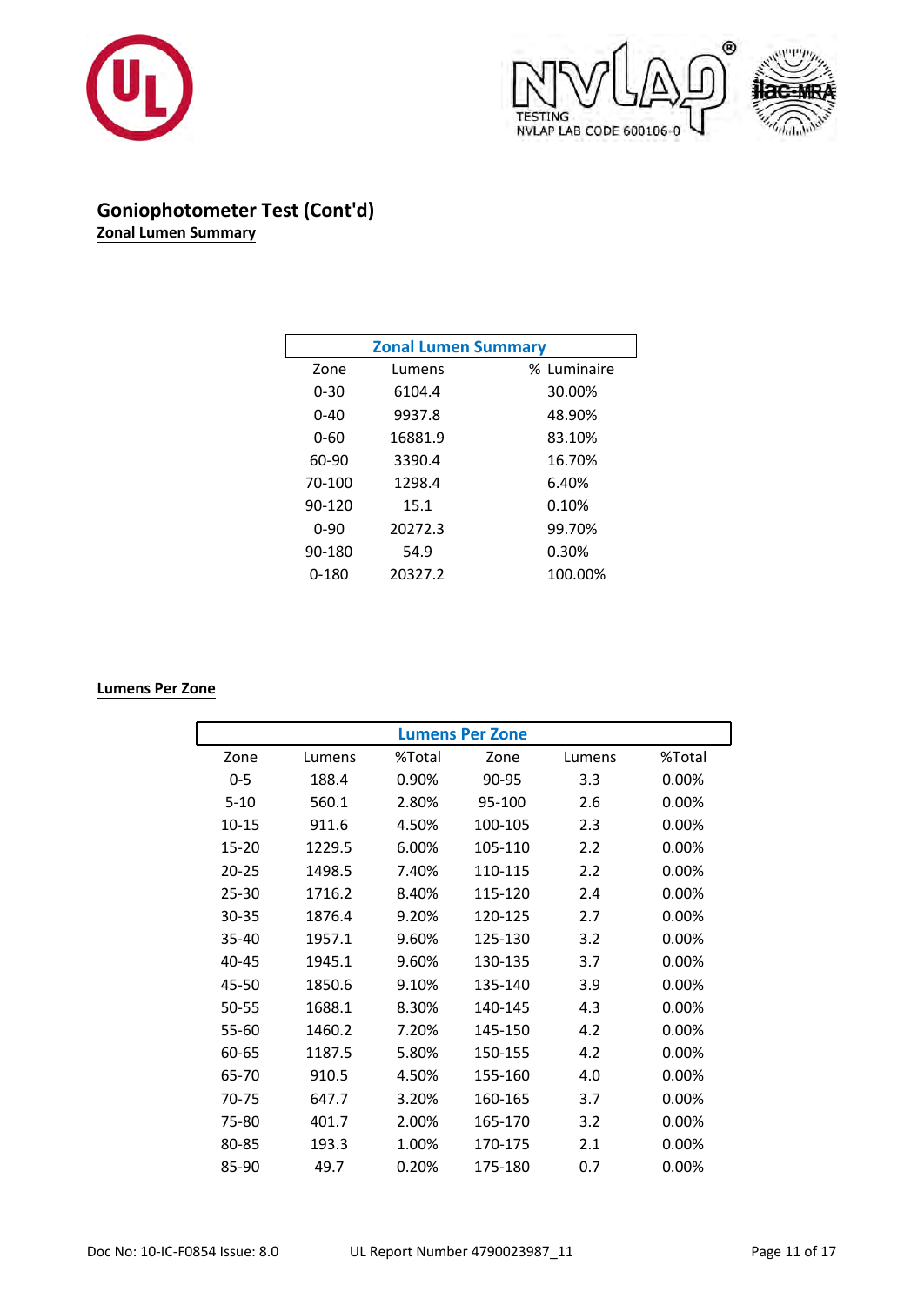





### **Goniophotometer Test (Cont'd) Intensity Data(cd)**

|                |                 | Candela Table - Type C |                |                |                          |                |                |                  |                |                |                          |                |                       |                |                 |                |                          |
|----------------|-----------------|------------------------|----------------|----------------|--------------------------|----------------|----------------|------------------|----------------|----------------|--------------------------|----------------|-----------------------|----------------|-----------------|----------------|--------------------------|
|                | $\bf{0}$        | 22.5                   | 45             | 67.5           | 90                       | 112.5          | 135            | 157.5            | 180            | 202.5          | 225                      | 247.5          | 270                   | 292.5          | 315             | 337.5          | 360                      |
| $\bf 0$        | 7847            | 7847                   | 7847           | 7847           | 7847                     | 7847           | 7847           | 7847             | 7847           | 7847           | 7847                     | 7847           | 7847                  | 7847           | 7847            | 7847           | 7847                     |
| $\mathbf{1}$   | 7863            | 7854                   | 7866           | 7856           | 7844                     | 7851           | 7854           | 7849             | 7886           | 7859           | 7864                     | 7854           | 7848                  | 7844           | 7849            | 7848           | 7863                     |
| $\overline{2}$ | 7885            | 7870                   | 7877           | 7874           | 7869                     | 7879           | 7876           | 7866             | 7896           | 7871           | 7880                     | 7868           | 7872                  | 7877           | 7877            | 7871           | 7885                     |
| 3              | 7894            | 7878                   | 7883           | 7877           | 7874                     | 7886           | 7886           | 7878             | 7901           | 7884           | 7882                     | 7875           | 7879                  | 7890           | 7893            | 7882           | 7894                     |
| $\overline{4}$ | 7894            | 7874                   | 7881           | 7876           | 7878                     | 7890           | 7893           | 7885             | 7899           | 7879           | 7882                     | 7877           | 7880                  | 7891           | 7895            | 7888           | 7894                     |
| 5              | 7889            | 7866                   | 7871           | 7866           | 7866                     | 7881           | 7890           | 7885             | 7892           | 7873           | 7877                     | 7867           | 7875                  | 7881           | 7893            | 7883           | 7889                     |
| $\overline{6}$ | 7875            | 7851                   | 7859           | 7855           | 7852                     | 7865           | 7880           | 7874             | 7878           | 7857           | 7860                     | 7851           | 7860                  | 7874           | 7882            | 7876           | 7875                     |
| $\overline{7}$ | 7855            | 7830                   | 7840           | 7838           | 7833                     | 7848           | 7860           | 7854             | 7861           | 7839           | 7844                     | 7838           | 7837                  | 7850           | 7861            | 7859           | 7855                     |
| 8              | 7841            | 7809                   | 7819           | 7817           | 7810                     | 7828           | 7842           | 7838             | 7844           | 7815           | 7823                     | 7820           | 7815                  | 7828           | 7840            | 7840           | 7841                     |
| 9              | 7815            | 7791                   | 7803           | 7791           | 7786                     | 7803           | 7819           | 7813             | 7817           | 7799           | 7802                     | 7795           | 7789                  | 7808           | 7816            | 7820           | 7815                     |
| 10             | 7790            | 7766                   | 7773           | 7768           | 7758                     | 7772           | 7784           | 7783             | 7795           | 7770           | 7777                     | 7769           | 7766                  | 7781           | 7793            | 7794           | 7790                     |
| 11             | 7764            | 7738                   | 7745           | 7731           | 7726                     | 7738           | 7750           | 7750             | 7759           | 7741           | 7754                     | 7744           | 7740                  | 7752           | 7767            | 7764           | 7764                     |
| 12             | 7731            | 7706                   | 7710           | 7700           | 7691                     | 7701           | 7707           | 7712             | 7726           | 7706           | 7722                     | 7714           | 7713                  | 7715           | 7729            | 7724           | 7731                     |
| 13             | 7690            | 7669                   | 7674           | 7667           | 7654                     | 7660           | 7673           | 7670             | 7682           | 7673           | 7684                     | 7677           | 7673                  | 7678           | 7680            | 7683           | 7690                     |
| 14             | 7648            | 7631                   | 7637           | 7628           | 7619                     | 7625           | 7628           | 7632             | 7647           | 7633           | 7644                     | 7634           | 7633                  | 7628           | 7633            | 7634           | 7648                     |
| 15             | 7601            | 7591                   | 7597           | 7587           | 7574                     | 7581           | 7585           | 7587             | 7603           | 7598           | 7598                     | 7592           | 7585                  | 7582           | 7585            | 7590           | 7601                     |
| 16             | 7556            | 7546                   | 7558           | 7546           | 7529                     | 7538           | 7537           | 7539             | 7559           | 7551           | 7556                     | 7543           | 7540                  | 7535           | 7540            | 7542           | 7556                     |
|                | 7505            | 7500                   | 7516           | 7500           | 7482                     | 7480           | 7484           | 7491             | 7506           | 7501           | 7509                     | 7496           | 7488                  | 7487           | 7490            | 7494           | 7505                     |
| 17             |                 |                        |                |                |                          |                |                |                  |                |                |                          |                |                       |                |                 |                |                          |
| 18             | 7454            | 7450                   | 7463           | 7444           | 7428                     | 7427           | 7428           | 7432             | 7454           | 7452           | 7460                     | 7445           | 7439                  | 7438           | 7442            | 7446           | 7454                     |
| 19             | 7397            | 7392                   | 7404           | 7386           | 7363                     | 7362           | 7372           | 7369             | 7389           | 7393           | 7408                     | 7395           | 7380                  | 7380           | 7390            | 7390           | 7397                     |
| 20             | 7336            | 7327                   | 7344           | 7324           | 7299                     | 7300           | 7306           | 7311             | 7325           | 7327           | 7348                     | 7336           | 7318                  | 7322           | 7330            | 7331           | 7336                     |
| 25             | 6982            | 6972                   | 6979           | 6956           | 6945                     | 6960           | 6973           | 6976             | 6982           | 6972           | 6983                     | 6960           | 6953                  | 6965           | 6979            | 6984           | 6982                     |
| 30             | 6622            | 6608                   | 6610           | 6572           | 6556                     | 6569           | 6587           | 6601             | 6607           | 6608           | 6609                     | 6585           | 6572                  | 6587           | 6613            | 6620           | 6622                     |
| 35             | 6174            | 6168                   | 6152           | 6105           | 6088                     | 6106           | 6136           | 6160             | 6163           | 6165           | 6163                     | 6121           | 6109                  | 6126           | 6154            | 6175           | 6174                     |
| 40             | 5639            | 5627                   | 5595           | 5536           | 5510                     | 5529           | 5580           | 5621             | 5631           | 5623           | 5594                     | 5535           | 5509                  | 5543           | 5597            | 5635           | 5639                     |
| 45             | 5026            | 5004                   | 4938           | 4849           | 4821                     | 4847           | 4906           | 4978             | 4995           | 4993           | 4929                     | 4859           | 4837                  | 4884           | 4950            | 5015           | 5026                     |
| 50             | 4359            | 4334                   | 4251           | 4145           | 4105                     | 4141           | 4210           | 4296             | 4327           | 4327           | 4248                     | 4163           | 4135                  | 4195           | 4266            | 4343           | 4359                     |
| 55             | 3654            | 3623                   | 3532           | 3430           | 3387                     | 3430           | 3516           | 3613             | 3647           | 3616           | 3540                     | 3442           | 3410                  | 3446           | 3535            | 3628           | 3654                     |
| 60             | 2940            | 2901                   | 2796           | 2690           | 2653                     | 2703           | 2792           | 2893             | 2928           | 2892           | 2795                     | 2694           | 2664                  | 2708           | 2808            | 2908           | 2940                     |
| 65             | 2242            | 2202                   | 2104           | 2002           | 1978                     | 2002           | 2087           | 2174             | 2216           | 2194           | 2089                     | 2011           | 1997                  | 2038           | 2124            | 2210           | 2242                     |
| 70             | 1614            | 1578                   | 1497           | 1432           | 1409                     | 1422           | 1489           | 1566             | 1608           | 1575           | 1499                     | 1442           | 1427                  | 1452           | 1514            | 1587           | 1614                     |
| 75             | 1060            | 1031                   | 969            | 924            | 910                      | 937            | 981            | 1031             | 1057           | 1026           | 975                      | 935            | 921                   | 939            | 988             | 1037           | 1060                     |
| 80             | 588             | 568                    | 531            | 496            | 484                      | 497            | 529            | 562              | 577            | 566            | 529                      | 502            | 494                   | 514            | 542             | 577            | 588                      |
| 85             | 221             | 212                    | 198            | 181            | 173                      | 178            | 194            | 212              | 213            | 215            | 201                      | 188            | 182                   | 187            | 205             | 217            | 221                      |
| 90             | 11              | 9                      | 9              | 8              | $\overline{\mathcal{L}}$ | 10             | 11             | 10               | 9              | 11             | 9                        | 9              | 10                    | 8              | 12              | 12             | 11                       |
| 95             | $\overline{7}$  | 6                      | $\overline{4}$ | 5              | 4                        | 6              | 5              | $\boldsymbol{6}$ | $\overline{4}$ | 5              | 6                        | 5              | 5                     | $\sqrt{6}$     | 5               | 6              | $\overline{\phantom{a}}$ |
| 100            | $\ddot{\sigma}$ | 5                      | 5              | 5              | $\ddot{\sigma}$          | 5              | $\ddot{4}$     | $\ddot{4}$       | 3              | 4              | 4                        | 6              | $\overline{2}$        | 5              | 5               | $\ddot{4}$     | 6                        |
| 105            | 5               | 5                      | 5              | 3              | 5                        | $\ddot{4}$     | 4              | $\overline{c}$   | 4              | 4              | 6                        | 5              | $\overline{4}$        | $\ddot{4}$     | $\ddot{4}$      | 5              | 5                        |
| 110            | $\ddot{4}$      | $\ddot{\mathbf{5}}$    | 5              | 5              | $\overline{2}$           | $\overline{2}$ | 3              | 3                | $\ddot{4}$     | 4              | 5                        | 5              | 5                     | $\overline{2}$ | $\overline{2}$  | $\overline{c}$ | $\ddot{4}$               |
| 115            | 6               | 5                      | 4              | 5              | $\ddot{4}$               | б              | 5              | $\ddot{4}$       | $\overline{4}$ | $\overline{7}$ | $\overline{2}$           | $\overline{4}$ | 6                     | $\overline{c}$ | $\overline{4}$  | 3              | б                        |
| 120            | 4               | $\overline{4}$         | $\overline{4}$ | 5              | б                        | 6              | $\overline{7}$ | 6                | $\overline{4}$ | 6              | 5                        | 6              | $\overline{2}$        | 6              | $\overline{7}$  | $\overline{3}$ | $\ddot{4}$               |
| 125            | 6               | $\overline{7}$         | 6              | 6              | 6                        | 8              | $\overline{7}$ | 8                | $\overline{7}$ | 5              | 6                        | $\overline{7}$ | $\ddot{\mathfrak{b}}$ | 6              | 9               | 6              | 6                        |
| 130            | 8               | 9                      | 10             | 9              | 8                        | 7              | $\overline{6}$ | 11               | 9              | 8              | $\overline{\phantom{a}}$ | 6              | 9                     | 9              | $\overline{7}$  | 11             | 8                        |
| 135            | 9               | 11                     | 8              | $\overline{9}$ | 10                       | 9              | 10             | 12               | 8              | 10             | 11                       | 11             | 8                     | 10             | 11              | 9              | 9                        |
| 140            | 13              | 11                     | 12             | 10             | 12                       | 12             | 12             | 12               | 14             | 13             | 10                       | 13             | 12                    | 11             | $\overline{11}$ | 11             | 13                       |
| 145            | 14              | 13                     | 13             | 16             | 14                       | 15             | 13             | 12               | 14             | 15             | 14                       | 12             | 14                    | 14             | 13              | 13             | 14                       |
| 150            | 13              | 15                     | 15             | 15             | 15                       | 15             | 15             | 16               | 16             | 18             | 16                       | 14             | 16                    | 17             | 15              | 16             | 13                       |
| 155            | 19              | 18                     | 15             | 17             | 19                       | 18             | 18             | 16               | 17             | 16             | 18                       | 17             | 19                    | 18             | 19              | 18             | 19                       |
|                |                 |                        |                |                |                          |                |                |                  |                |                |                          |                |                       |                |                 |                |                          |
| 160            | 21              | 19                     | 22             | 22             | 22                       | 22             | 18             | 20               | 21             | 21             | 19                       | 18             | 21                    | 21             | 21              | 20             | 21                       |
| 165            | 24              | 27                     | 24             | 24             | 26                       | 25             | 26             | 25               | 25             | 22             | 25                       | 26             | 24                    | 25             | 25              | 24             | 24                       |
| 170            | 29              | 29                     | 30             | 31             | 30                       | 28             | 30             | 29               | 26             | 30             | 28                       | 28             | 30                    | 29             | 28              | 27             | 29                       |
| 175            | 27              | 31                     | 29             | 29             | 31                       | 29             | 27             | 28               | 29             | 28             | 30                       | 29             | 29                    | 28             | 27              | 28             | 27                       |
| 180            | 30              | 30                     | 30             | 30             | 30                       | 30             | 30             | 30               | 30             | 30             | 30                       | 30             | 30                    | 30             | 30              | 30             | 30                       |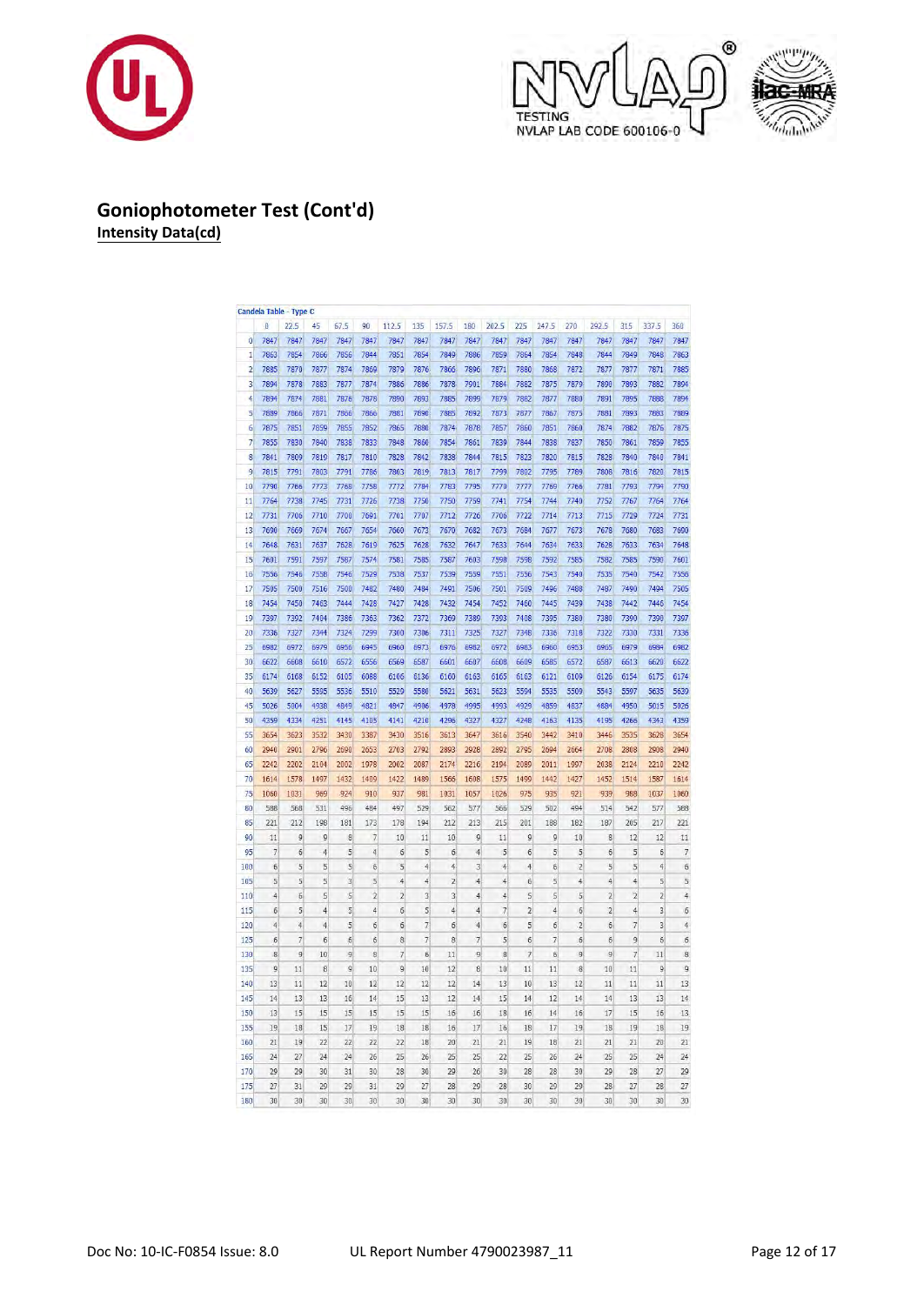



# **THD and PF Test**

| Model No.                  |  | 55534 | Sample ID.                       | 4167546 |
|----------------------------|--|-------|----------------------------------|---------|
| <b>Operate time (Min.)</b> |  | 90    | <b>Stabilization time (Min.)</b> | 45      |

### **Test Method**

1. The samples were tested according to the ANSI C82.77-10-2014.

2. The ambient temperature condition was maintained at 25 °C  $\pm$  1 °C. The sample measurement was made using a digital power meter and power supply. The sample was operated at rated voltage and stabilized before measurement. The total harmonic distortion were calculated from the digital power meter.

# **Temperature (°C) Voltage (Vac) Frequency (Hz) Current (A) Power (W) Power Factor Current THD Orientation** 24.8 120.01 60 1.0712 128.00 0.9961 4.23% Horizontal 24.8 | 277.07 | 60 | 0.4753 | 126.55 | 0.9610 | 5.39% |Horizontal

#### **Test Results**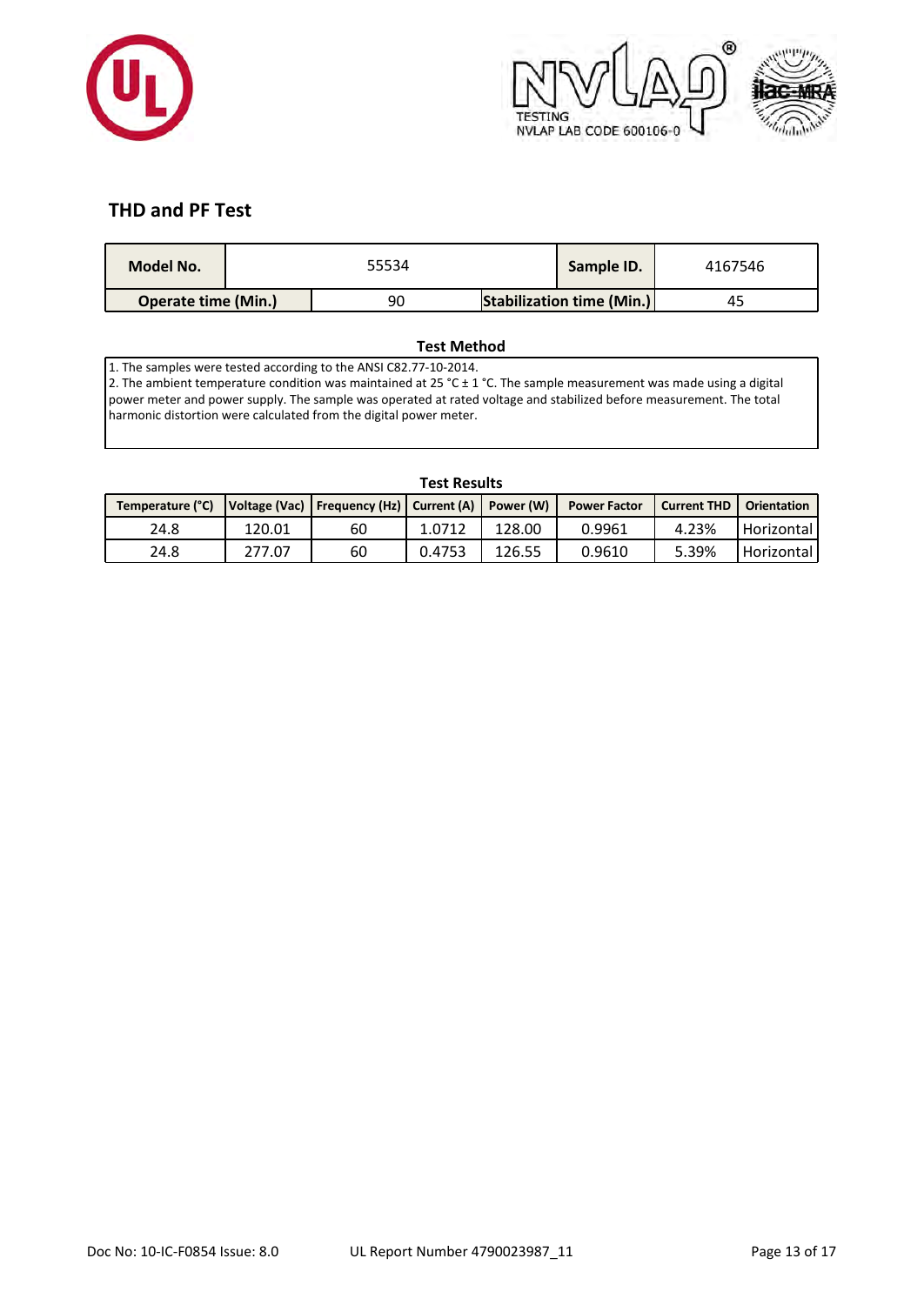



# **THD and PF Test**

| Model No.                  |  | 55535 | Sample ID.                       | 4109783 |
|----------------------------|--|-------|----------------------------------|---------|
| <b>Operate time (Min.)</b> |  | 90    | <b>Stabilization time (Min.)</b> | 45      |

### **Test Method**

1. The samples were tested according to the ANSI C82.77-10-2014.

2. The ambient temperature condition was maintained at 25 °C  $\pm$  1 °C. The sample measurement was made using a digital power meter and power supply. The sample was operated at rated voltage and stabilized before measurement. The total harmonic distortion were calculated from the digital power meter.

# **Temperature (°C) Voltage (Vac) Frequency (Hz) Current (A) Power (W) Power Factor Current THD Orientation** 24.8 | 119.98 | 60 | 1.0752 | 128.44 | 0.9957 | 4.17% |Horizontal 24.8 | 277.04 | 60 | 0.4762 | 126.71 | 0.9607 | 4.84% |Horizontal

#### **Test Results**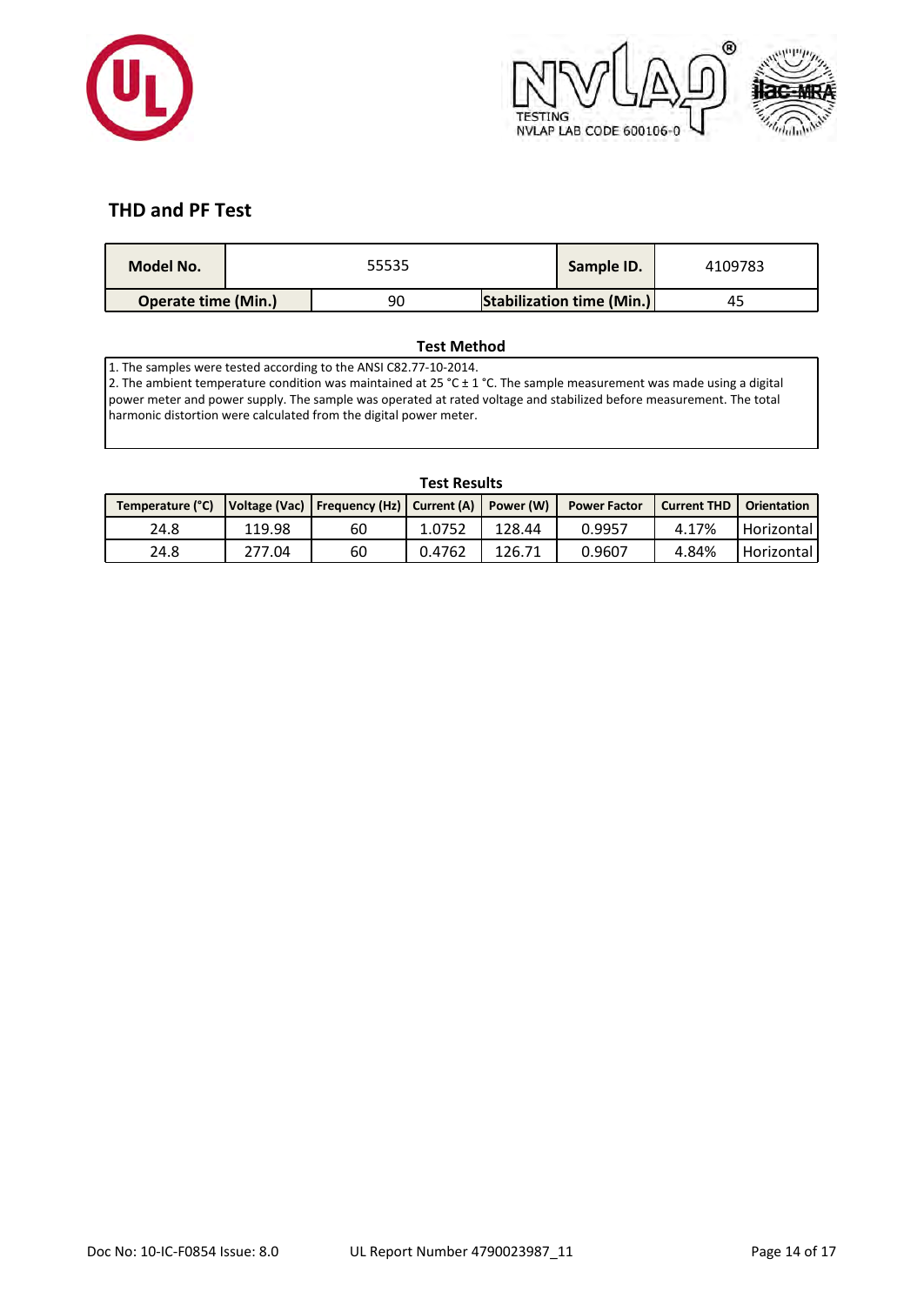



### **In-Situ Temperature Measurement Test**

| Sample ID.<br>Model No.<br>4167546 |
|------------------------------------|
|------------------------------------|

#### **Test Method**

1. In-Situ Temperature Measurement Test is conducted according to the UL 1598-2008, Section 14. 2. The testing was conducted in a room with ambient temperature of 25 °C  $\pm$  5 °C. The apparatus construction followed those described in UL1598-2008 for normal temperature testing. Thermocouples were placed on the LED package in the locations indicated by LM-80 report. Thermocouples were placed on the LED driver case in the locations specified by the manufacture if necessary. The temperature was recorded after the lamp was operated by 7.5 hours. 3.The data and photos in LM-80 test report is provided by the customer/ The data and photos in driver specification is provided by the customer.

#### **In-Situ Temperature Measurement Test Conditions**

| Temperature (°C)   Voltage (Vac)   Frequency (Hz) |        |    | Current (A) | Power (W) | <b>Power Factor</b> | Current THD   Orientation |            |
|---------------------------------------------------|--------|----|-------------|-----------|---------------------|---------------------------|------------|
| 24.3                                              | 120.01 | 60 | 1.0712      | 128.00    | 0.9961              | 4.23%                     | Horizontal |

| . <i>. .</i>             |                                        |                    |                                             |                                 |                                   |                              |                           |  |  |  |  |
|--------------------------|----------------------------------------|--------------------|---------------------------------------------|---------------------------------|-----------------------------------|------------------------------|---------------------------|--|--|--|--|
| Thermocouple             | <b>Declared</b><br><b>Light Source</b> |                    | <b>Temperature for Light Source</b><br>(°C) | <b>Max</b><br>Chromaticity      |                                   | <b>LM-80</b>                 | <b>LM-80</b>              |  |  |  |  |
| <b>Location</b>          | <b>Current</b><br>(mA)                 | <b>Test Result</b> | <b>Test Result</b><br>(Correct to 25 °C)    | <b>Shift</b><br>1000-<br>6000h) | <b>LED</b><br><b>Model Number</b> | <b>Limit Current</b><br>(mA) | <b>Limit Temp</b><br>(°C) |  |  |  |  |
| <b>Ambient TEMP</b>      | N/A                                    | 24.3               | 25.0                                        |                                 |                                   |                              |                           |  |  |  |  |
| <b>TMP of Location 1</b> | 50                                     | 50.8               | 51.5                                        | 0.0023                          | LEMWS28R*<br>$***Z7***$           | 150                          | 105                       |  |  |  |  |

### **Test Results (LEDs)**

### **Test Results (Drivers)**

|                              |                    | <b>Temperature for Driver</b><br>(°C)    |                                      | <b>Driver</b> |
|------------------------------|--------------------|------------------------------------------|--------------------------------------|---------------|
| <b>Thermocouple Location</b> | <b>Test Result</b> | <b>Test Result</b><br>(Correct to 25 °C) | <b>Driver</b><br><b>Model Number</b> |               |
| <b>Ambient TEMP</b>          | 24.3               | 25.0                                     |                                      |               |
| <b>TMP of Location 1</b>     | 51.8               | 52.5                                     | SIL80-12000 120-277 W D1 M           | 90            |
| <b>TMP of Location 2</b>     | 54.4               | 55.1                                     | SIL50-11000 120-277 W D1 R           | 90            |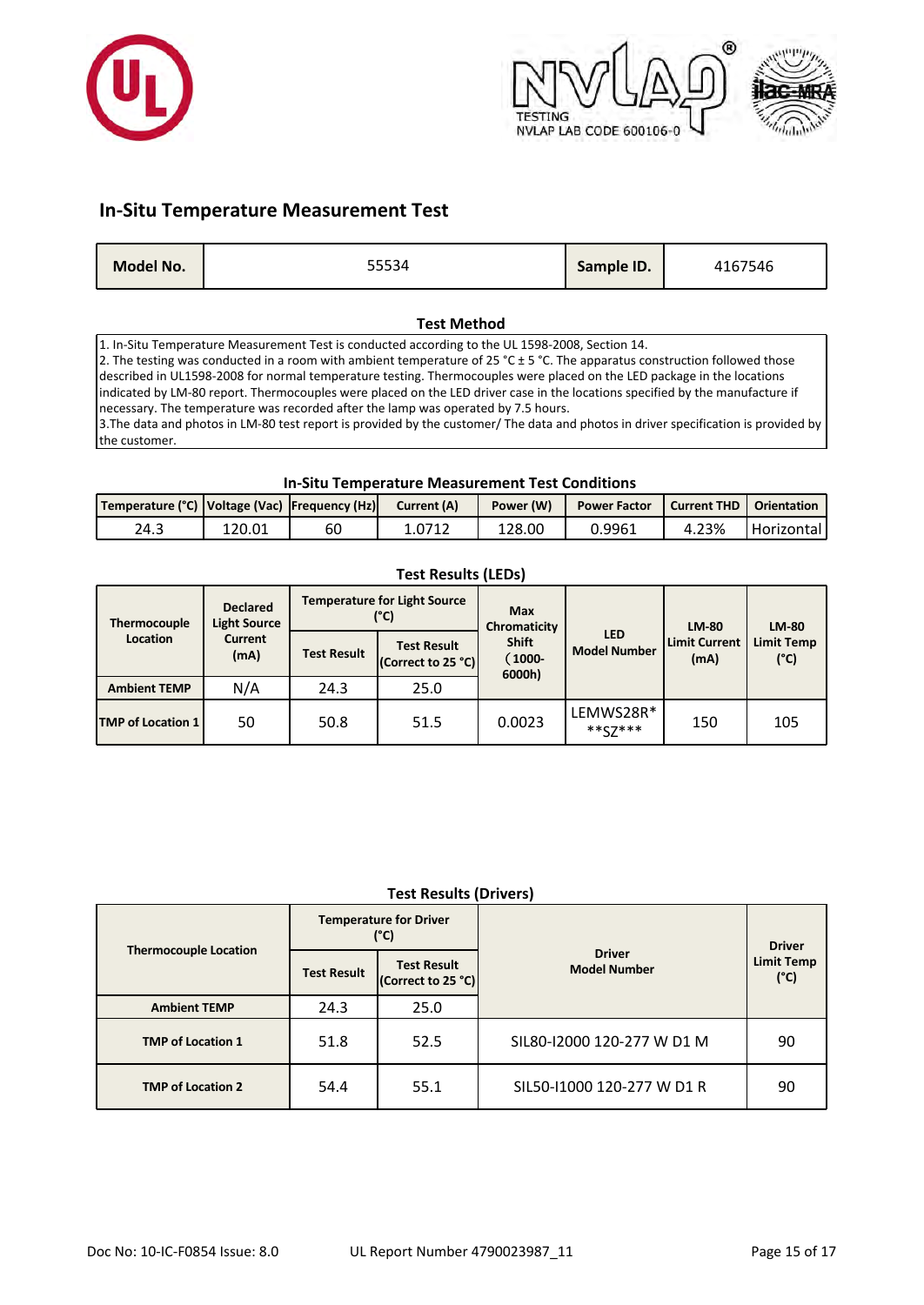



# **In-Situ Temperature Measurement Test (Cont'd)**



**Test Photos for Ts Point of Light Sources & Tc Point of Drivers**